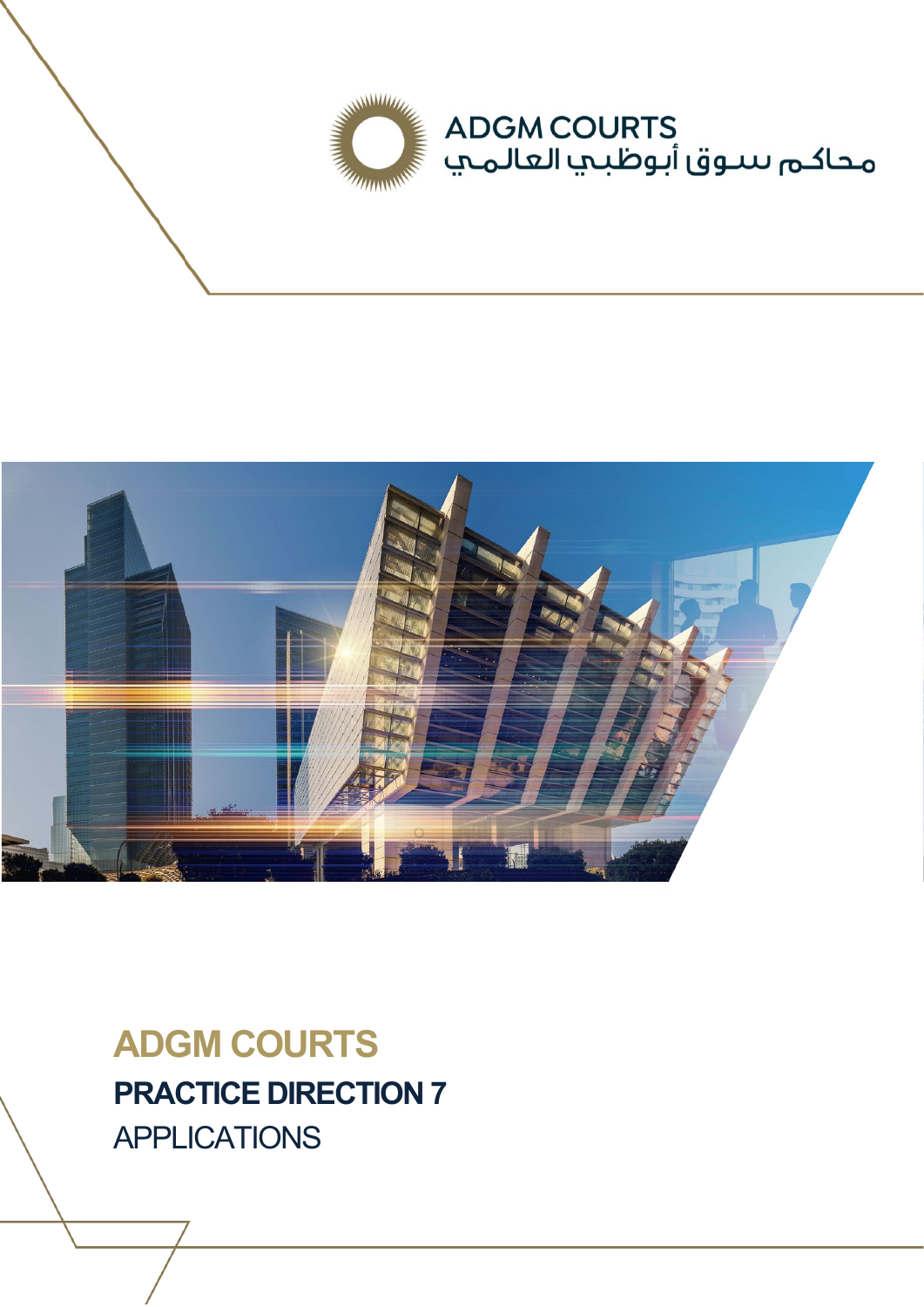

# **PRACTICE DIRECTION 7**

# **APPLICATIONS**

# **Table of Contents**

| А.                                                                                |  |  |  |  |
|-----------------------------------------------------------------------------------|--|--|--|--|
|                                                                                   |  |  |  |  |
|                                                                                   |  |  |  |  |
|                                                                                   |  |  |  |  |
|                                                                                   |  |  |  |  |
| В.                                                                                |  |  |  |  |
|                                                                                   |  |  |  |  |
|                                                                                   |  |  |  |  |
|                                                                                   |  |  |  |  |
|                                                                                   |  |  |  |  |
|                                                                                   |  |  |  |  |
| $\mathbf{C}$ .                                                                    |  |  |  |  |
|                                                                                   |  |  |  |  |
|                                                                                   |  |  |  |  |
|                                                                                   |  |  |  |  |
|                                                                                   |  |  |  |  |
|                                                                                   |  |  |  |  |
|                                                                                   |  |  |  |  |
| Application to vary or discharge freezing injunction Error! Bookmark not defined. |  |  |  |  |
|                                                                                   |  |  |  |  |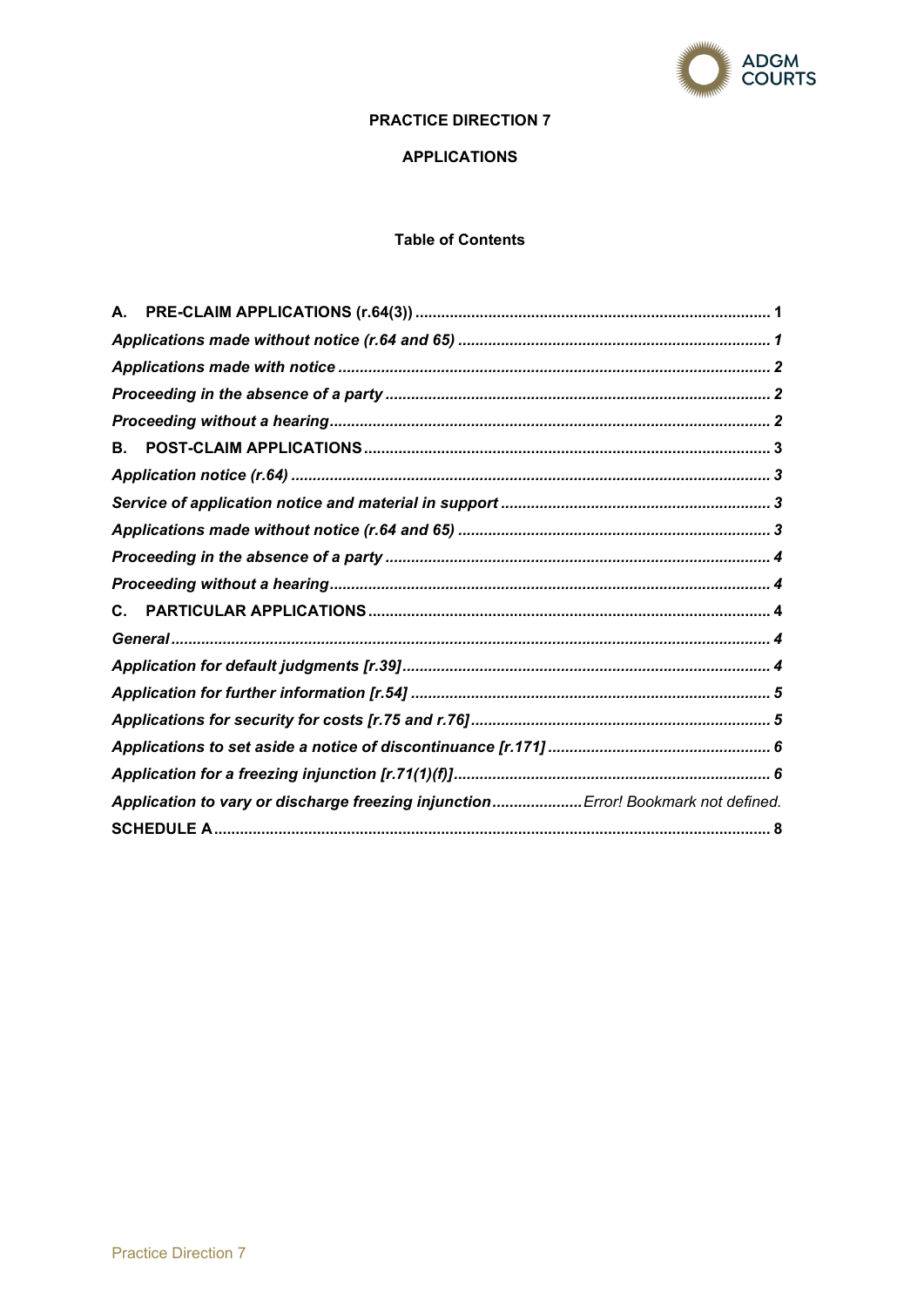

### **PRACTICE DIRECTION 7**

### **APPLICATIONS**

Date re-issued: 1 September 2021

This Practice Direction is to be read with, and subject to, the ADGM Court Procedure Rules 2016 ("CPR"). Except as provided otherwise in this Practice Direction, terms have the meanings set out in the CPR and a reference to a Rule is a reference to the CPR.

This Practice Direction does not relate to any applications made in respect of insolvency proceedings. Any such applications are to be made in accordance with **Practice Direction 14**. Applications made in the Small Claims Division are dealt with in **Practice Direction 3**. Applications made in the Employment Division are dealt with in **Practice Direction 4**.

Unless the Court orders otherwise, the following provisions shall apply.

### <span id="page-2-0"></span>**A. PRE-CLAIM APPLICATIONS (r.64(3))**

- 7.1. An application for an urgent interim remedy may be made prior to the filing of a claim on condition that an undertaking is given to the Court to file such a claim within a period of 2 days after the application is filed.
- 7.2. An applicant who wishes to apply to the Court for an urgent interim remedy prior to a claim being filed must file an application notice in accordance with **Form CFI 12A**, supported by witness statement evidence in accordance with **Form CFI 15**.
- 7.3. The application notice must include or attach:
	- (a) the order or orders that the applicant seeks from the Court;
	- (b) all witness statements that the applicant relies on in support of the application;
	- (c) an undertaking by the applicant to file a claim within 2 days of the issuing of the application notice by the Court; and
	- (d) a statement as to whether the applicant requests a without notice hearing of the application and the reasons for the request.

#### <span id="page-2-1"></span>*Applications made without notice (r.64 and 65)*

- 7.4. Applications made without notice are to be submitted on the eCourts Platform. It is the responsibility of the party submitting the application to select the without notice filing option on the eCourts Platform.
- 7.5. An application may be made without notice if this is permitted by a rule, a practice direction or otherwise is with the Court's permission. The Court's permission will be granted only where:
	- (a) there is exceptional urgency;
	- (b) it is otherwise desirable to do so in the interests of justice; or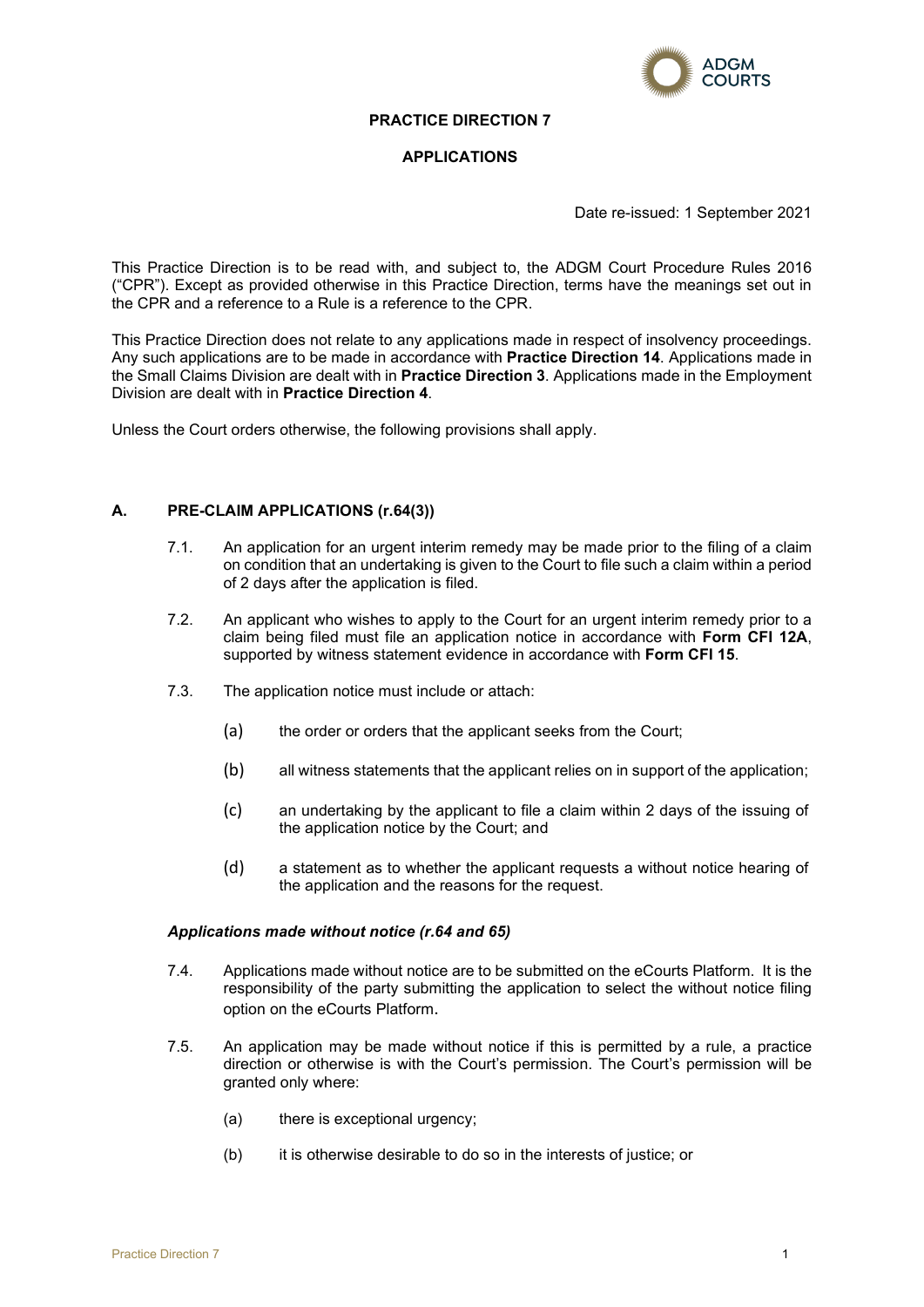

- (c) there are good reasons for making the application without notice, for example, because the notice would or might defeat the object of the application.
- 7.6. Where the Court is asked to make an order on an application without notice, the applicant must bring to the Court's attention any matter which, if the respondent was represented, the respondent would wish the Court to be aware of. This includes any matters which might tend to undermine the application.
- 7.7. Where the Court makes an order on an application without notice, whether granting or dismissing an application, the Court may make orders that the applicant serve on every person against whom an order was sought or made:
	- (a) the application notice;
	- (b) all written material on which the applicant sought to rely in support of his application;
	- (c) a transcript of the hearing of the application;
	- (d) a copy of the order; and
	- (e) notice that any person against whom an order was sought or made may apply to have the order set aside or varied.

#### <span id="page-3-0"></span>*Applications made with notice*

- 7.8. Where the application is to be made *upon* notice, the application notice, the witness statement evidence and any other written material on which the applicant may seek to rely at the hearing of the application must be served on each respondent within 7 days after the filing of such documents, and thereafter:
	- (a) the applicant must file a certificate of service in accordance with **Form CFI 31** within a further 7 days;
	- (b) a respondent to an application notice must file a notice of appearance in accordance with **Form CFI 23** within 7 days of being served with the application notice, if the respondent wishes to raise any matter before the Court in response to the application or in relation to the order(s) sought by the applicant; and
	- (c) the Court may give directions regarding the hearing of the application, including the filing of any evidence in response by the respondent, as the Court considers appropriate.

#### <span id="page-3-1"></span>*Proceeding in the absence of a party*

7.9. If an applicant or respondent to an application does not attend the hearing of the application, the Court may proceed in his absence.

#### <span id="page-3-2"></span>*Proceeding without a hearing*

- 7.10. The Court may deal with any application without a hearing:
	- (a) if the parties agree as to the terms of the order or orders that the applicant seeks from the Court;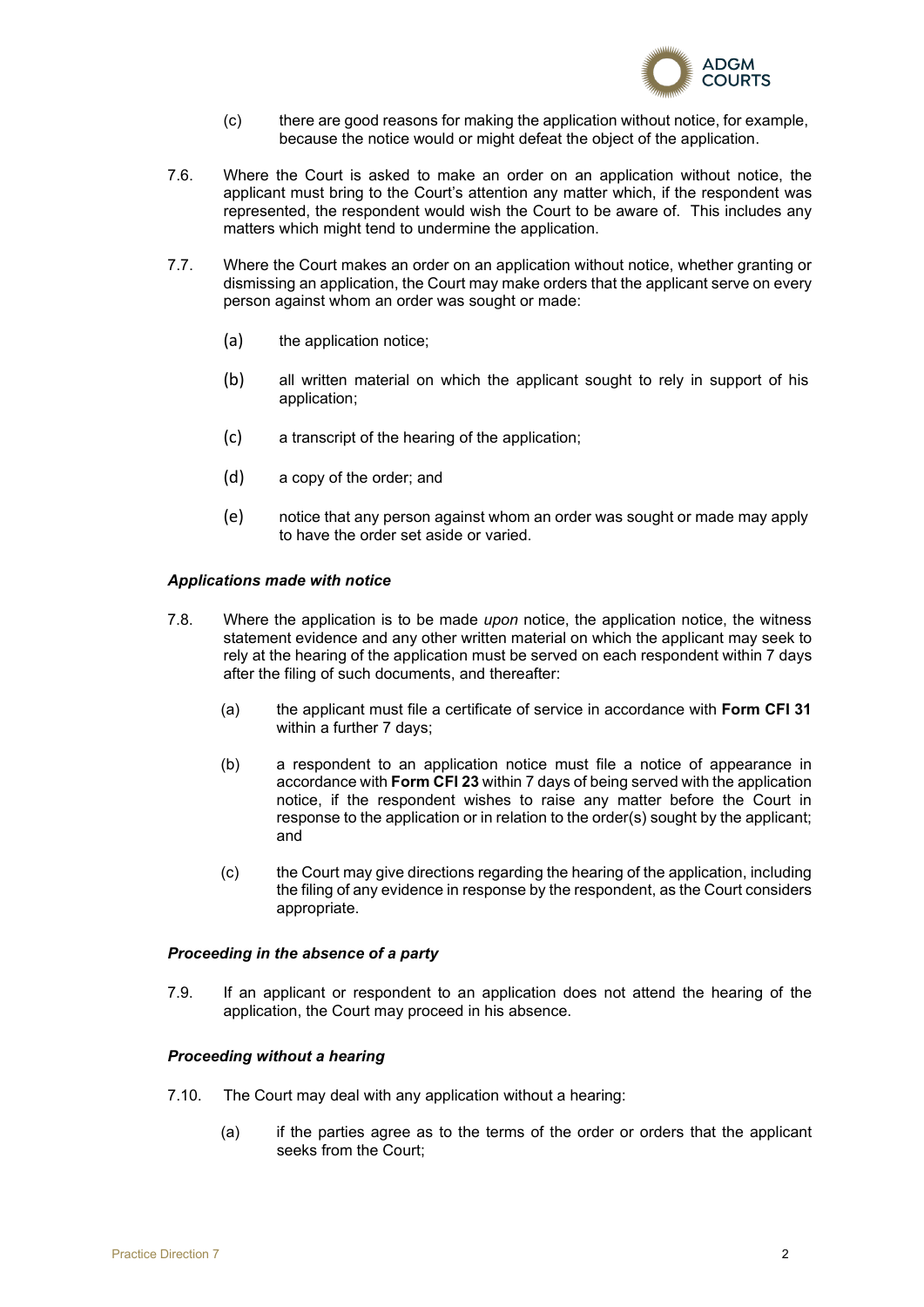

- (b) if the parties agree that the Court should dispose of the application without a hearing; or
- (c) where the Court considers that the application can be fairly determined on the papers without an oral hearing and, in all of the circumstances, it would be appropriate to do so.

# <span id="page-4-1"></span><span id="page-4-0"></span>**B. POST-CLAIM APPLICATIONS**

#### *Application notice (r.64)*

- 7.11. A party wishing to make an application to the Court before the trial commences, or after judgment has been given, must file an application notice in accordance with **Form CFI 12**, supported by witness statement evidence in accordance with **Form CFI 15**.
- 7.12. The application notice must include or attach:
	- (a) the order or orders that the applicant seeks from the Court;
	- (b) all witness statements that the applicant relies on in support of the application; and
	- (c) whether the applicant requests a hearing of the application and, if so, whether the hearing is to be conducted on a without notice or on an expedited basis including any reasons supporting the request.

#### <span id="page-4-2"></span>*Service of application notice and material in support*

- 7.13. The applicant must serve the following on each respondent to the application:
	- (a) the application notice;
	- (b) the witness statement evidence in support;
	- (c) notice of any written material previously served on that respondent and on which the applicant may seek to rely at the hearing of the application; and
	- (d) any other written material on which the applicant may seek to rely at the hearing of the application.

#### <span id="page-4-3"></span>*Applications made without notice (r.64 and 65)*

- 7.14. Applications made without notice are to be submitted on the eCourts Platform. It is the responsibility of the party submitting the application to select the without notice filing option on the eCourts Platform.
- 7.15. An application may be made without notice if this is permitted by a rule, a practice direction or otherwise is with the Court's permission. The Court's permission will be granted only where:
	- (a) there is exceptional urgency;
	- (b) it is otherwise desirable to do so in the interests of justice; or
	- (c) there are good reasons for making the application without notice, for example, because the notice would or might defeat the object of the application.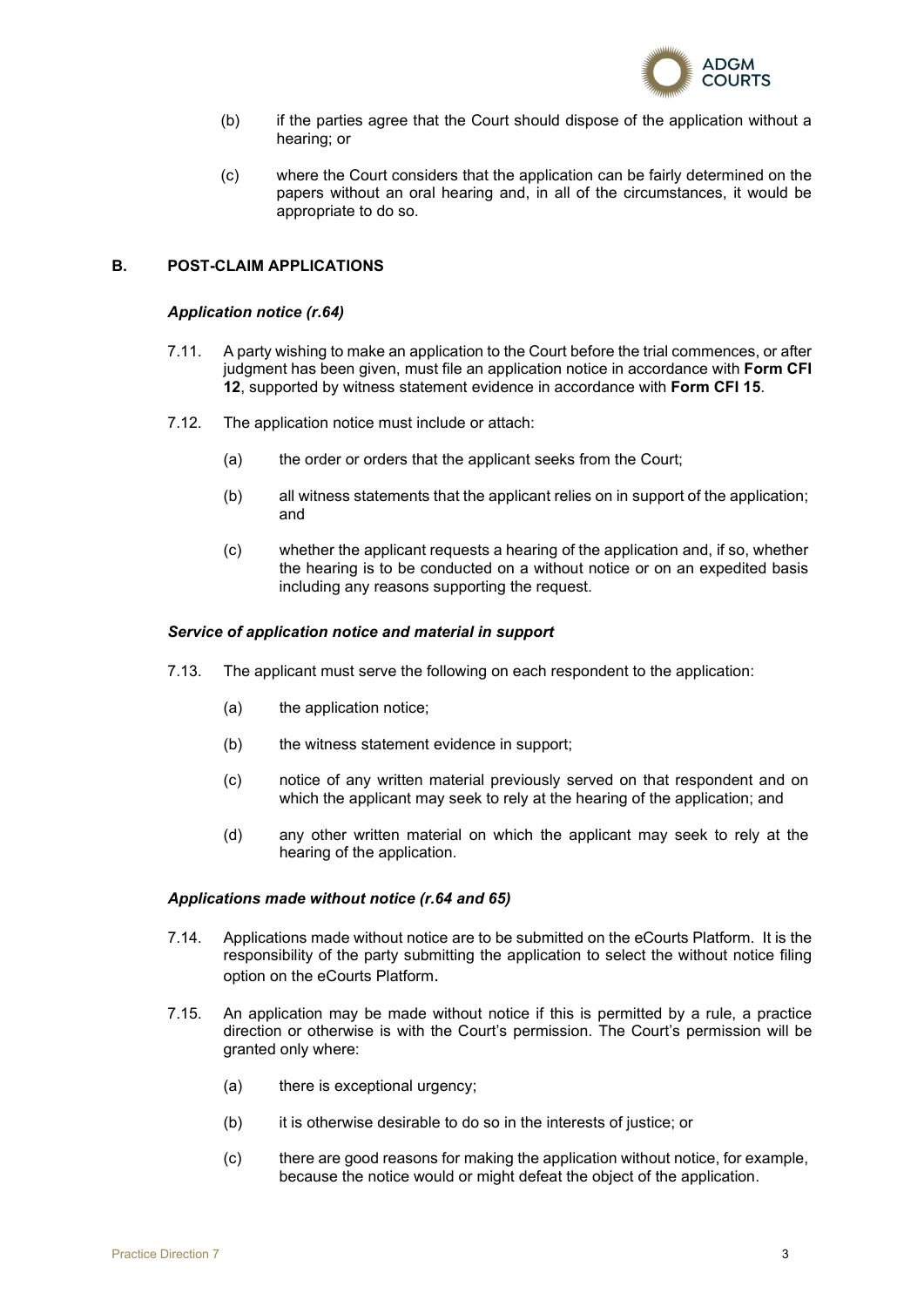

- 7.16. Where the Court is asked to make an order on an application without notice, the applicant must bring to the Court's attention any matter which, if the respondent was represented, the respondent would wish the Court to be aware of. This includes any matters which might tend to undermine the application.
- 7.17. Where the Court makes an order on an application without notice, whether granting or dismissing an application, the Court may make orders that the applicant serve on every person against whom an order was sought or made:
	- (a) the application notice;
	- (b) all written material on which the applicant sought to rely in support of his application;
	- (c) a transcript of the hearing of the application;
	- (d) a copy of the order; and
	- (e) written notice that any person against whom an order was sought or made may apply to have the order set aside or varied.

### <span id="page-5-0"></span>*Proceeding in the absence of a party*

7.18. If an applicant or respondent to an application does not attend the hearing of the application, the Court may proceed in his absence.

#### <span id="page-5-1"></span>*Proceeding without a hearing*

- 7.19. The Court may deal with any application without a hearing:
	- (a) if the parties agree as to the terms of the order or orders that the applicant seeks from the Court;
	- (b) if the parties agree that the Court should dispose of the application without a hearing; or
	- (c) where the Court considers that the application can be fairly determined on the papers without an oral hearing and, in all of the circumstances, it would be appropriate to do so.

# <span id="page-5-3"></span><span id="page-5-2"></span>**C. PARTICULAR APPLICATIONS**

### *General*

7.20. The following directions (relating to some particular applications that may be made before trial) are to be read as supplementing and varying the general directions about applications before trial.

#### <span id="page-5-4"></span>*Application for default judgments [r.39]*

- 7.21. Subject to paragraph 7.23, an application for default judgment must be made by application notice in accordance with **Form CFI 12**, supported by witness statement evidence addressing the following:
	- (a) the occurrence of the default relied on; and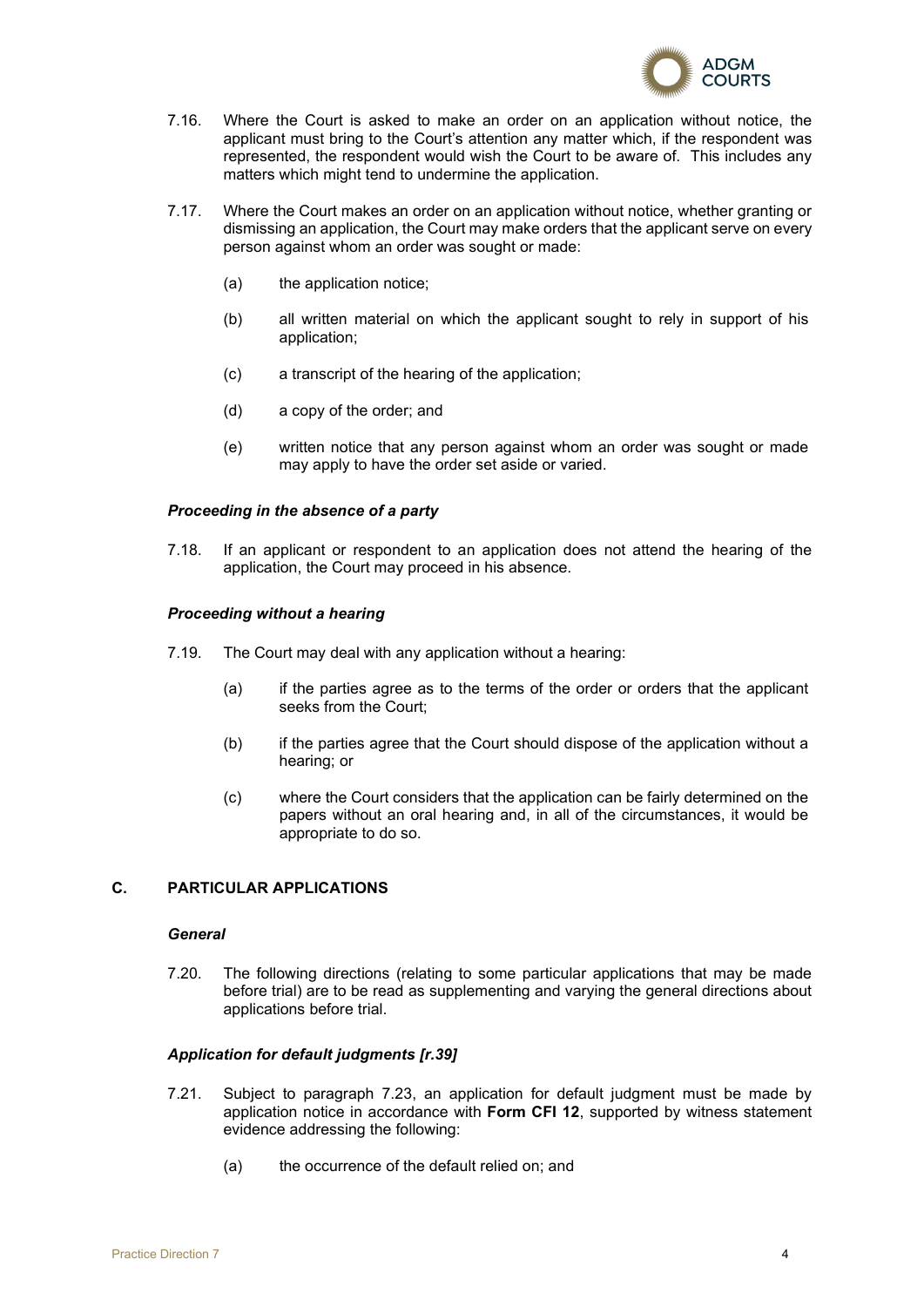

(b) that the default has not been remedied.

All witness statements must be in accordance with **Form CFI 15**.

- 7.22. The application must contain sufficient detail of any claim for costs having regard to Practice Direction 9.
- 7.23. An application for default judgment may be made without notice if the defendant has failed to file an acknowledgment of service. Any evidence relied on by a claimant in support of his application need not be served on a party who has failed to file an acknowledgment of service.
- 7.24. A default judgment on a money claim may include interest at the rate agreed between the parties or, if there is no agreed rate, at the rate of 5 per cent from the date the money was due.

### <span id="page-6-0"></span>*Application for further information [r.54]*

- 7.25. The Court may exercise its powers to order a party to clarify any matter which is in dispute in a proceeding and to give additional information in relation to any such matter having regard to the overriding objective of the Rules: to secure that the ADGM Courts are accessible, fair and efficient.
- 7.26. An application for further information must be made by application notice in accordance with **Form CFI 12**, supported by witness statement evidence in accordance with **Form CFI 15**.
- 7.27. A party seeking an order that another party clarify any matter in dispute or give additional information in relation to any such matter should state in the witness statement how and why the provision of the further information sought is necessary to dispose fairly of the claim.

### <span id="page-6-1"></span>*Applications for security for costs [r.75 and r.76]*

- 7.28. An application for security for costs must be made by application notice in accordance with **Form CFI 12**, supported by witness statement evidence in accordance with **Form CFI 15.**
- 7.29. The Court may order that security for costs be provided where an ADGM enactment permits the Court to require security for costs or if the Court is satisfied that having regard to all the circumstances of the case, it is just to do so.
- 7.30. Without limiting paragraph 7.29, the Court may (but is not obliged to) conclude that it would be just to order security for costs if it is satisfied that:
	- (a) the claimant is resident out of the UAE;
	- (b) the claimant is a company or other body (whether incorporated inside or outside ADGM) and there is reason to believe that it will be unable to pay the defendant's costs if ordered to do so;
	- (c) the claimant has changed his address since the claim was commenced with a view to evading the consequences of the litigation;
	- (d) the claimant gave an incorrect address in the claim form;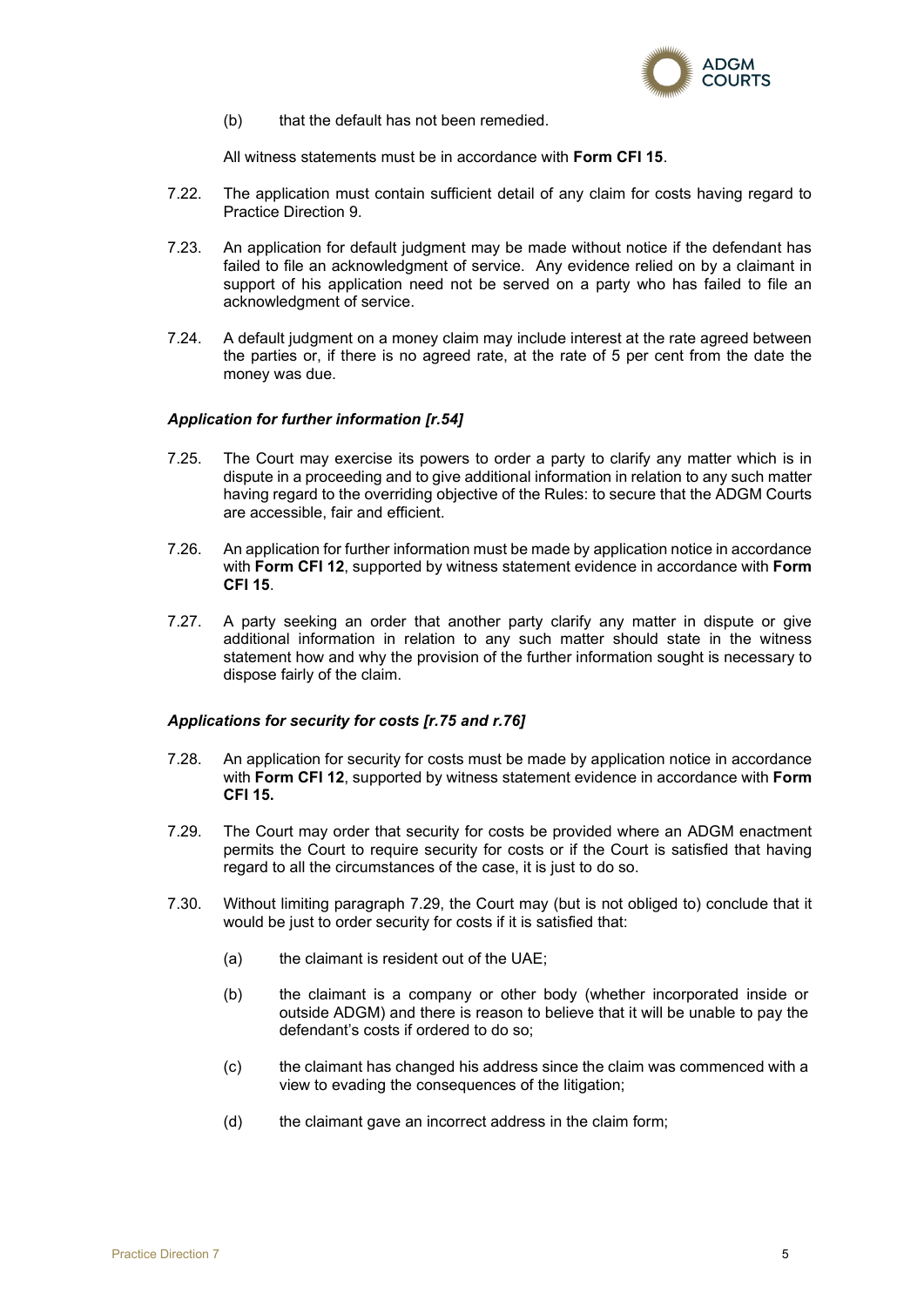

- (e) the claimant is acting as a nominal claimant, other than as a representative claimant under Rule 57, and there is reason to believe that he will be unable to pay the defendant's costs if ordered to do so; or
- (f) the claimant has taken steps in relation to his assets that would make it difficult to enforce an order for costs against him.
- 7.31. Where an order for security for costs is made, security shall be given in such manner and at the time the Court directs.
- 7.32. The Court may also order security for costs of an appeal as it may order security for costs in the circumstances set out in paragraphs 7.29 and 7.30.

#### <span id="page-7-0"></span>*Applications to set aside a notice of discontinuance [r.171]*

- 7.33. An application to set aside a notice of discontinuance must be made by application notice in accordance with **Form CFI 12**, supported by witness statement evidence in accordance with **Form CFI 15.**
- 7.34. The defendant may not make an application under Rule 171 to set aside a notice of discontinuance more than 28 days after the date when the notice of discontinuance was served on him.

### <span id="page-7-1"></span>*Application for a freezing injunction [r.71(1)(f)]*

- 7.35. An application for a freezing injunction (also referred to as a "freezing order") must be made as follows:
	- (a) in relation to an application made prior to the filing of a claim, in accordance with **Form CFI 12A**, supported by affidavit evidence in accordance with **Form CFI 14**;
	- (b) in relation to an application made after a claim has been filed, in accordance with **Form CFI 12**, supported by affidavit evidence in accordance with **Form CFI 14**; or
	- (c) in relation to an application made in relation to proceedings which are taking place, will take place, or have taken place outside the jurisdiction, in accordance with **Section H, Practice Direction 5**.
- 7.36. An example of an order for a freezing injunction is set out in Schedule A to this practice direction. It may be modified as appropriate in any particular case. In particular, the Court may, if it considers it appropriate, require the applicant's legal representatives, as well as the applicant, to give undertakings.
- 7.37. A freezing injunction in respect of assets outside the jurisdiction should normally include wording to allow overseas branches of banks or similar institutions which have offices within the jurisdiction to comply with what they reasonably believe to be their obligations under the laws of the country where the assets are located or under any other applicable law.
- 7.38. The Court will not, except in exceptional circumstances, make a freezing injunction without a hearing.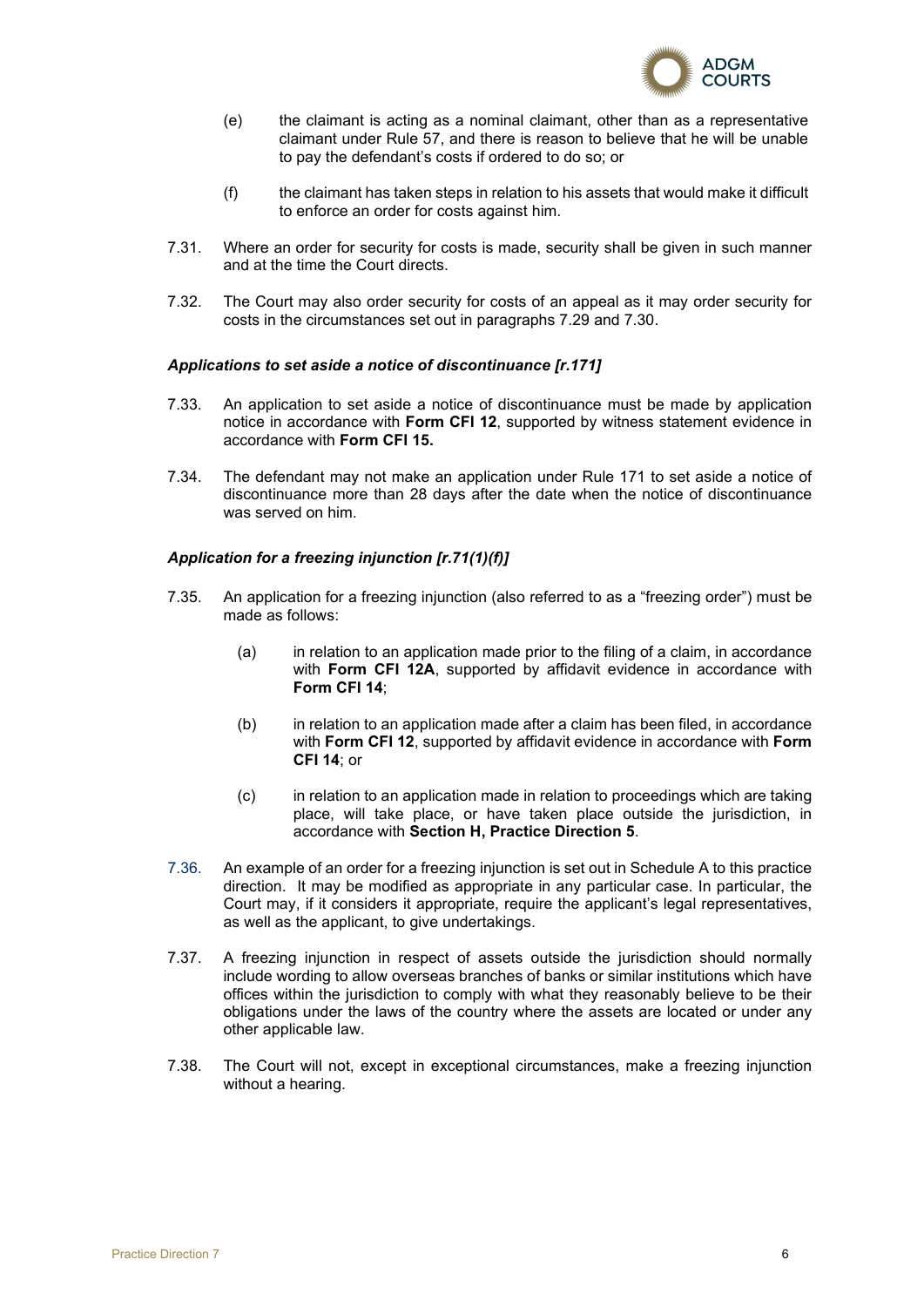

### *Application to vary or discharge freezing injunction*

- 7.39. An application to vary or discharge a freezing injunction must be made by application notice in accordance with **Form CFI 12**, and any evidence in support of the application must be by way of affidavit evidence in accordance with **Form CFI 14**.
- 7.40. Applications to discharge or vary freezing injunctions are treated as matters of urgency for listing purposes. Those representing applicants for discharge or variation should ascertain before a date is fixed for the hearing whether, having regard to the evidence which they wish to adduce, the claimant would wish to adduce further evidence in opposition. If so, all reasonable steps must be taken by all parties to agree upon the earliest practicable date at which they can be ready for the hearing, so as to avoid the last minute need to vacate a fixed date.
- 7.41. Any bank or third party served with, notified of or affected by a freezing injunction may apply to the Court without notice to any party for directions, or notify the Court in writing without notice to any party, in the event that the order affects or may affect the position of the bank or third party under legislation, regulations or procedures aimed to prevent money laundering.
- 7.42. If a freezing injunction is discharged or varied, the Judge will consider whether it is appropriate to hear immediately any application under a cross-undertaking for compensation and whether it is appropriate to direct immediate payment of such compensation by the applicant.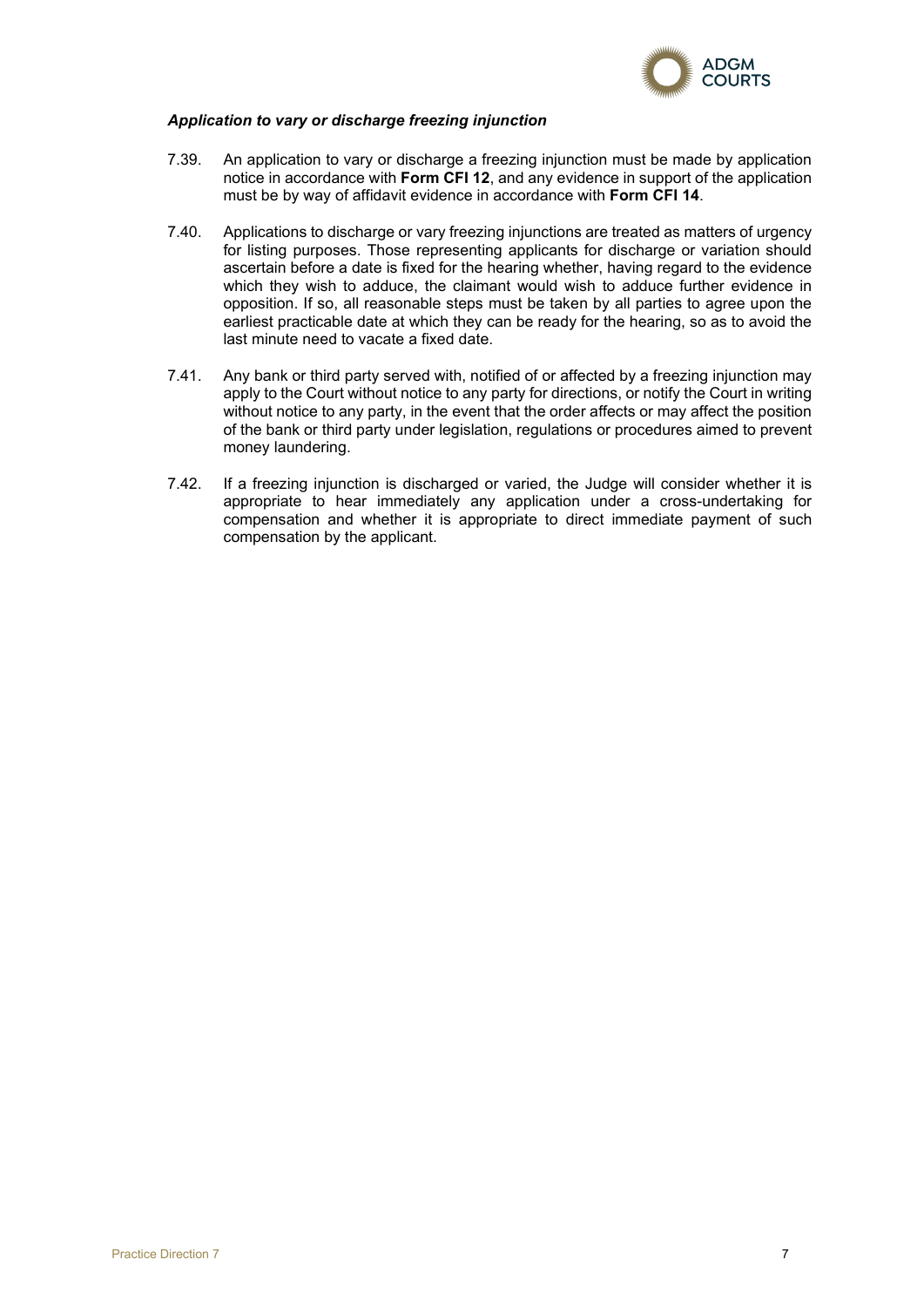

# **SCHEDULE A**

In the name of

### **His Highness Sheikh Khalifa bin Zayed Al Nahyan**

<span id="page-9-0"></span>President of the United Arab Emirates/ Ruler of the Emirate of Abu Dhabi

### **COURT OF FIRST INSTANCE**

#### **COMMERCIAL AND CIVIL DIVISION**

**BETWEEN**

**[ ]** Applicant and **[Individual]** First Respondent **[Corporation]** Second Respondent **[Corporation]** Third Respondent

# **ORDER**

# **PENAL NOTICE**

**IF YOU, THE WITHIN NAMED (1) [ ]; (2) [ ]; (3) [ ], DISOBEY THIS ORDER YOU MAY BE HELD TO BE IN CONTEMPT OF COURT AND MAY BE SUBJECT TO A PENALTY.** 

**ANY OTHER PERSON WHO KNOWS OF THIS ORDER AND DOES ANYTHING WHICH HELPS OR PERMITS THE RESPONDENT TO BREACH THE TERMS OF THIS ORDER MAY ALSO BE HELD TO BE IN CONTEMPT OF COURT AND MAY BE SUBJECT TO A PENALTY.**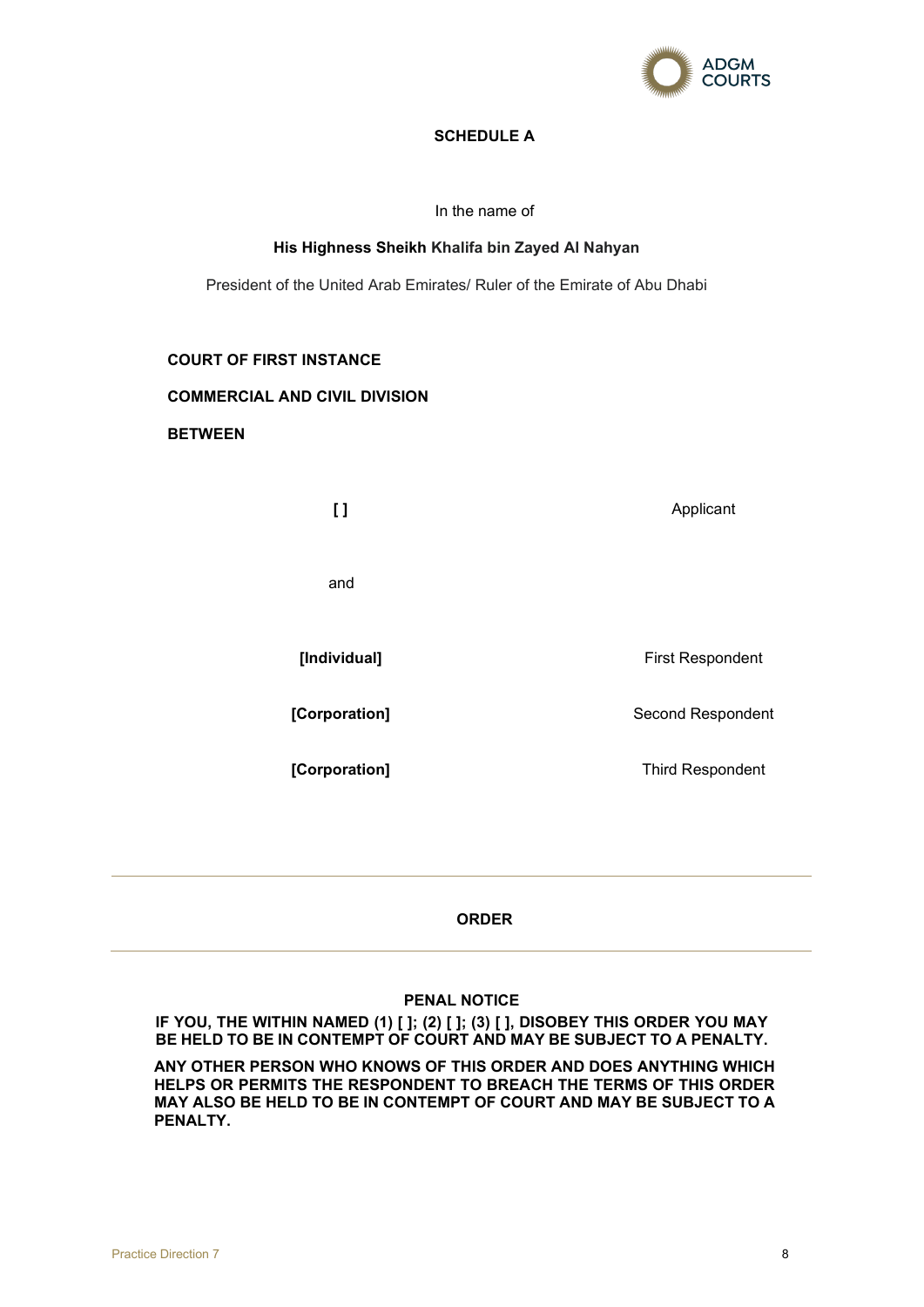

| <b>JUDGE:</b>         | Justice [] |
|-----------------------|------------|
| <b>DATE OF ORDER:</b> | $\perp$    |
| <b>CLAIM NO:</b>      | ADGMCFI-[] |

**UPON** the Applicant's Application by notice dated [ ] ("**the Application**")

[**AND UPON** the Application being made without notice to the Respondents]

**AND UPON** considering the documents on the Court file

**AND UPON** conducting a hearing [remotely] on [ ]

**AND UPON** hearing … for the Applicant

# **ORDER**

- 1. This order made on [ ] by Justice [ ] is:
	- (a) a Domestic Freezing Injunction made against the First Respondent, being [ ]; and
	- (b) a Worldwide Freezing Injunction made against the Second and Third Respondents, being respectively [ ].
- 2. [This order was made at a hearing without notice to the Respondents. The Respondents have a right to apply to the Court to vary or discharge the order – see paragraph 14 below.]
- 3. There will be a further hearing in respect of this order on [ ] ('the return date').
- 4. As there is more than one Respondent:
	- (a) unless otherwise stated, references in this order to "the Respondent" mean all of them;
	- (b) unless otherwise stated, references in this order to "the Corporate Respondents" mean the Second and Third Respondents; and
	- (c) this order is effective against any Respondent on whom it is served or who is given notice of it.

# **FREEZING INJUNCTIONS**

### The First Respondent

5. Until the return date or further order of the Court, the First Respondent must not remove from the ADGM or in any way dispose of, deal with or diminish the value of any of his assets which are in the ADGM up to the value of [AED …]/[US\$...].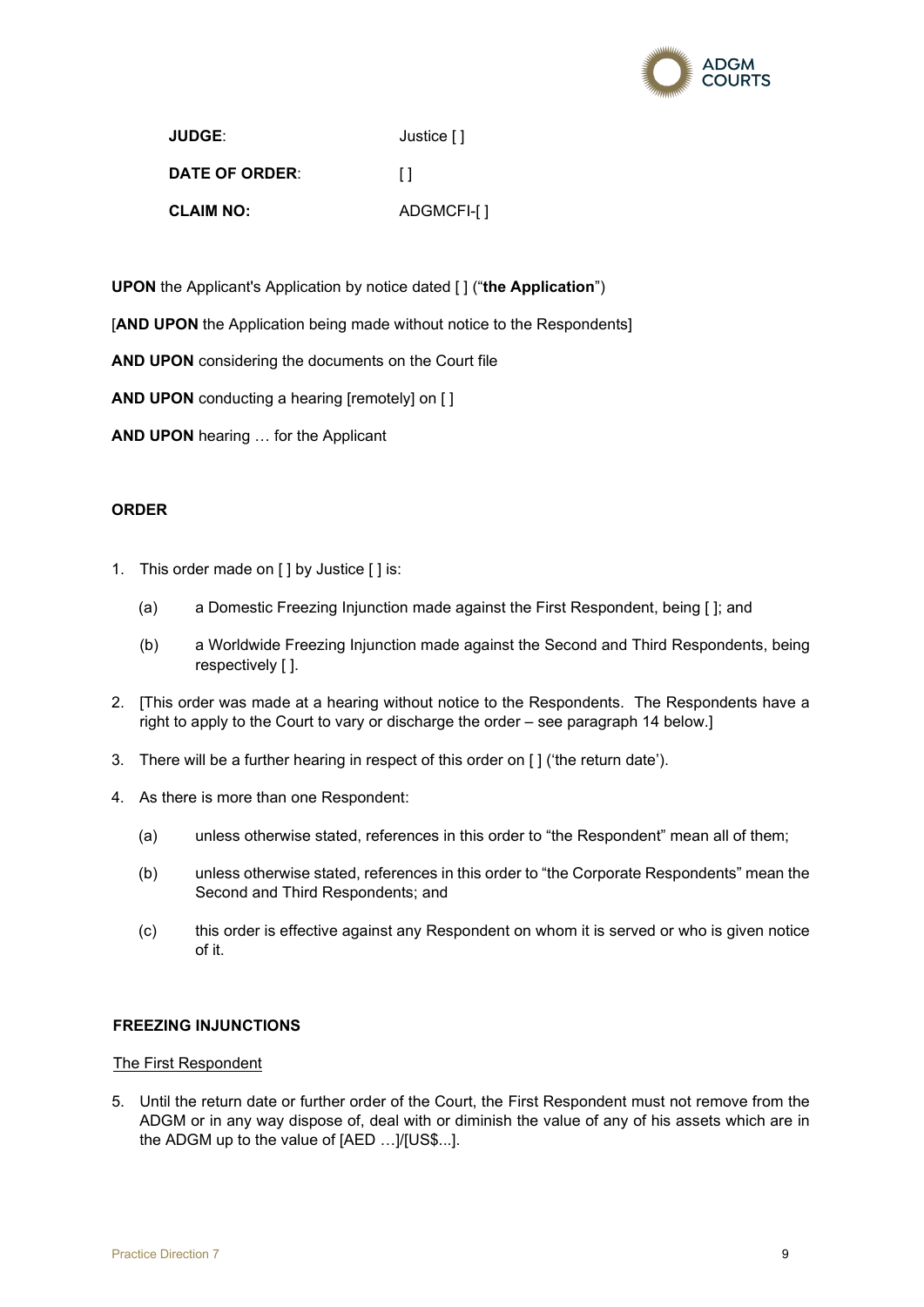

6. Paragraph 5 applies to all the First Respondent's assets whether or not they are in his own name, whether they are solely or jointly owned and whether the First Respondent is interested in them legally, beneficially or otherwise, including any asset which he has the power, directly or indirectly, to dispose of or deal with as if it were his own. The First Respondent is to be regarded as having such power if a third party holds or controls the asset in accordance with his direct or indirect instructions.

7.

- (1) If the total value free of charges or other securities ("unencumbered value") of the First Respondent's assets in the ADGM exceeds [AED…]/[US\$... ], the First Respondent may remove any of those assets from the ADGM or may dispose of or deal with them so long as the total unencumbered value of the First Respondent's assets still in the ADGM remains above [AED …]/[US\$... ].
- (2) If the total unencumbered value of the First Respondent's assets in the ADGM does not exceed [AED …]/[US\$... ], the First Respondent must not remove any of those assets from the ADGM and must not dispose of or deal with any of them.

# The Corporate Respondents

- 8. Until the return date or further order of the Court, each of the Corporate Respondents must not—
	- (1) remove from the ADGM any of its assets which are in the ADGM up to the value of [AED …]/[US\$... ]; or
	- (2) in any way dispose of, deal with or diminish the value of any of its assets whether they are in or outside the ADGM up to the same value.
- 9. Paragraph 8 applies to each Corporate Respondent's assets whether or not they are in its own name, whether they are solely or jointly owned and whether the relevant Respondent is interested in them legally, beneficially or otherwise, including any asset which it has the power, directly or indirectly, to dispose of or deal with as if it were its own. A Corporate Respondent is to be regarded as having such power if a third party holds or controls the asset in accordance with its direct or indirect instructions.

10.

- (1) If the total value free of charges or other securities ("unencumbered value") of any Corporate Respondent's assets in the ADGM exceeds [AED …]/[US\$ …], the Corporate Respondent may remove any of those assets from the ADGM or may dispose of or deal with them so long as the total unencumbered value of that Corporate Respondent's assets still in the ADGM remains above [AED…]/[US\$... ].
- (2) If the total unencumbered value of a Corporate Respondent's assets in the ADGM does not exceed [AED …]/[US\$... ], that Respondent must not remove any of those assets from the ADGM and must not dispose of or deal with any of them. If any Corporate Respondent has other assets outside the ADGM, it may dispose of or deal with those assets outside the ADGM so long as the total unencumbered value of all its assets whether in or outside the ADGM remains above [AED …]/[US\$... ].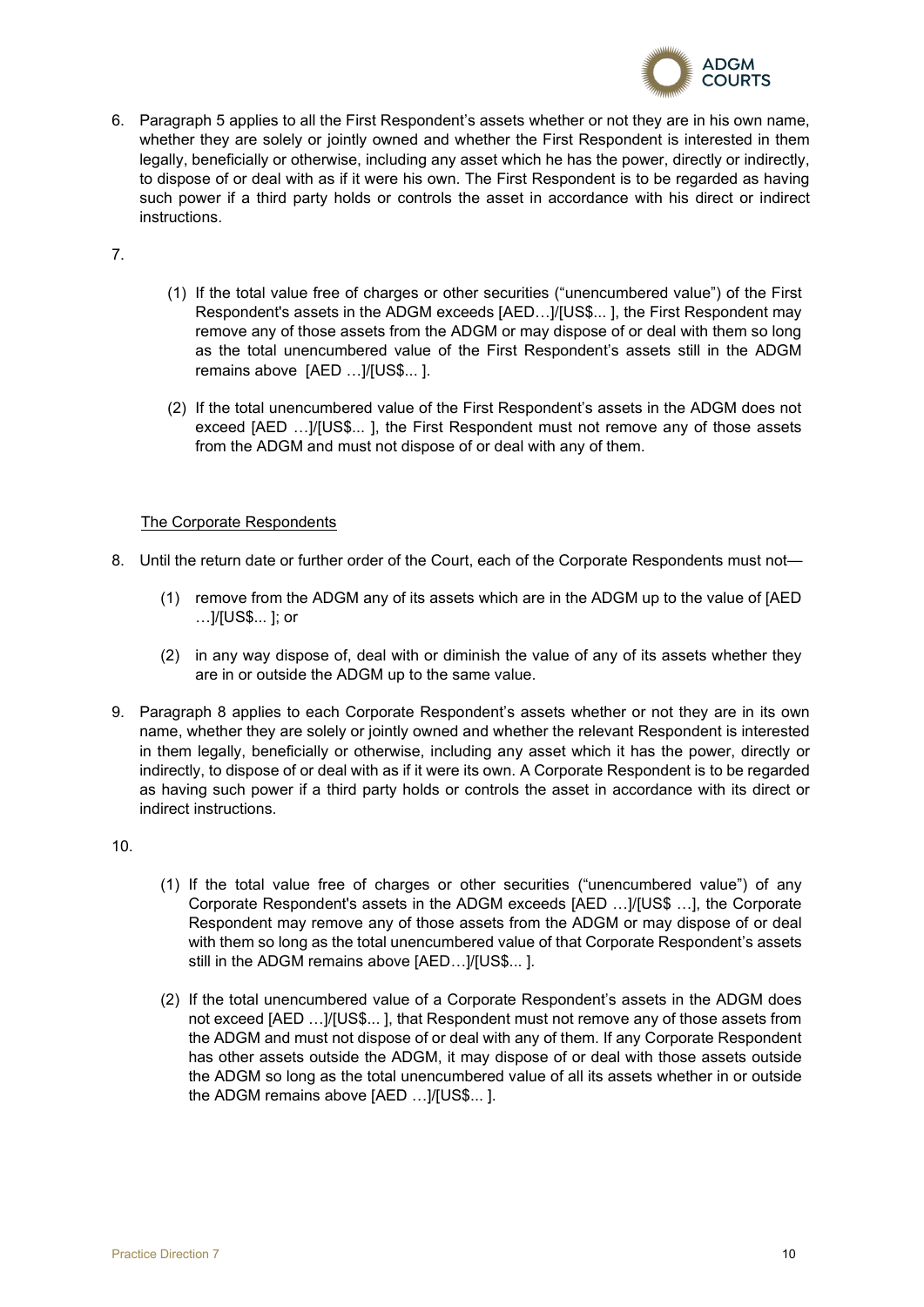

# **PROVISION OF INFORMATION**

11.

- (1) Each Respondent must by [ ] on [ ] swear and serve on the Applicant's solicitors an affidavit setting out its assets worldwide exceeding [AED…]/[US\$...] in value whether in its own name or not and whether solely or jointly owned, giving the value, location and details of all such assets.
- (2) If the provision of this information is likely to incriminate a Respondent, it may be entitled to refuse to provide it, but is recommended to take legal advice before refusing to provide the information. Wrongful refusal to provide the information is contempt of Court and may render the Respondent liable to a penalty.

# **EXCEPTIONS TO THIS ORDER**

12.

- (1) This order does not prohibit the First Respondent from spending [AED …]/[US\$.... ] a week towards his ordinary living expenses, The First Respondent may agree with the Applicant's legal representatives that the above spending limit should be increased or that this order should be varied in any other respect, but any agreement.
- (2) This order does not prohibit any of the Respondents from spending a reasonable sum on legal advice and representation.
- (3) This order does not prohibit any Respondent from dealing with or disposing of any of his or its assets in the ordinary and proper course of business [but before doing so the relevant Respondent must tell the Applicant's legal representatives].
- (4) The order will cease to have effect in respect of a Respondent—
	- (a) if that Respondent provides security by paying the sum of [AED…]/[US\$... ] into Court, to be held to the order of the Court; or
	- (b) if that Respondent makes provision for security in that sum by another method agreed in writing with the Applicant's legal representatives.

# **COSTS**

13. Costs of the Application are reserved to the Judge hearing the application on the return date.

# **VARIATION OR DISCHARGE OF THIS ORDER**

14. Anyone served with, notified of, or affected by this order may apply to the Court at any time for directions or to vary or discharge this order (or so much of it as affects that person).

### **INTERPRETATION OF THIS ORDER**

15. Where the First Respondent is ordered not to do something he must not do it himself or in any other way. He must not do it through others acting on his behalf or on his instructions or with his encouragement.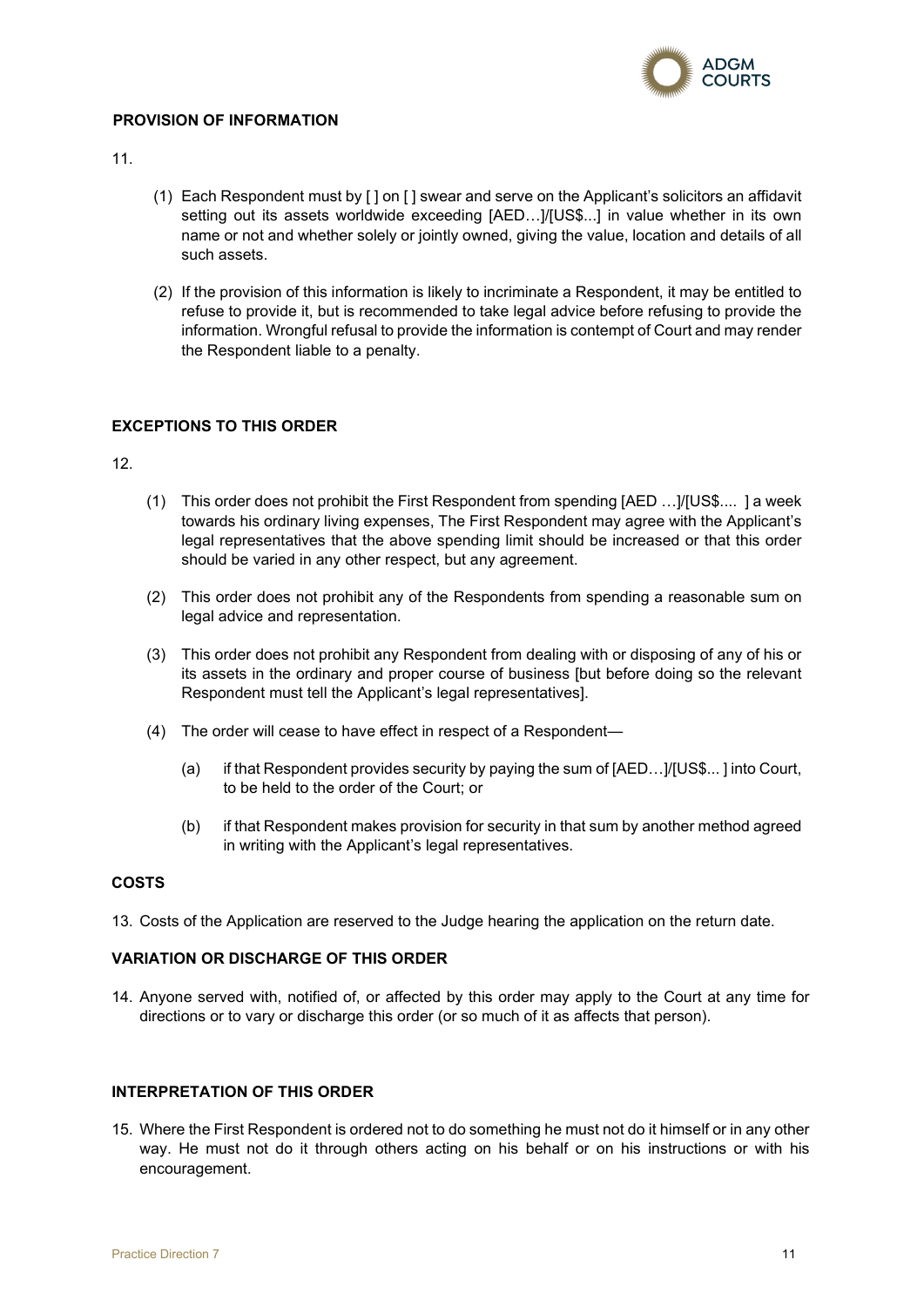

16. Where either of the Corporate Respondents is ordered not to do something it must not do it itself or by its directors, officers, partners, employees or agents or in any other way.

# **PARTIES OTHER THAN THE APPLICANT AND RESPONDENTS**

#### **17.** Effect **of this order**

It is a contempt of Court for any person knowingly to assist in or permit a breach of this order. Any person doing so may be subject to a penalty.

#### **18. Set off by banks**

This injunction does not prevent any bank from exercising any right of set off it may have in respect of any facility which it gave to the Respondent before it was notified of this order.

#### **19. Withdrawals by the Respondent**

No bank need enquire as to the application or proposed application of any money withdrawn by the Respondent if the withdrawal appears to be permitted by this order.

### **20. Persons outside the ADGM**

- (1) Except as provided in sub-paragraph (2) below, the terms of this order do not affect or concern anyone outside the jurisdiction of this Court.
- (2) The terms of this order will affect the following persons in a country or state outside the jurisdiction of this Court:
	- (a) the Respondent or the Corporate Respondents' officers or his, her or its agents appointed by power of attorney;
	- (b) any person who–
		- (i) is subject to the jurisdiction of this Court;
		- (ii) has been given written notice of this order at its, her or his residence or place of business within the jurisdiction of this Court; and
		- (iii) is able to prevent acts or omissions outside the jurisdiction of this Court which constitute or assist in a breach of the terms of this order; and
	- (c) any other person, only to the extent that this order is declared enforceable by or is enforced by a Court in that country or state.

#### **21. Assets located outside the ADGM**

Nothing in this order shall, in respect of assets located outside the ADGM, prevent any third party from complying with:

- (1) what it reasonably believes to be its obligations, contractual or otherwise, under the laws and obligations of the country or state in which those assets are situated or under the proper law of any contract between itself and the Respondent; and
- (2) any orders of the Courts of that country or state, provided that reasonable notice of any application for such an order is given to the Applicant's solicitors.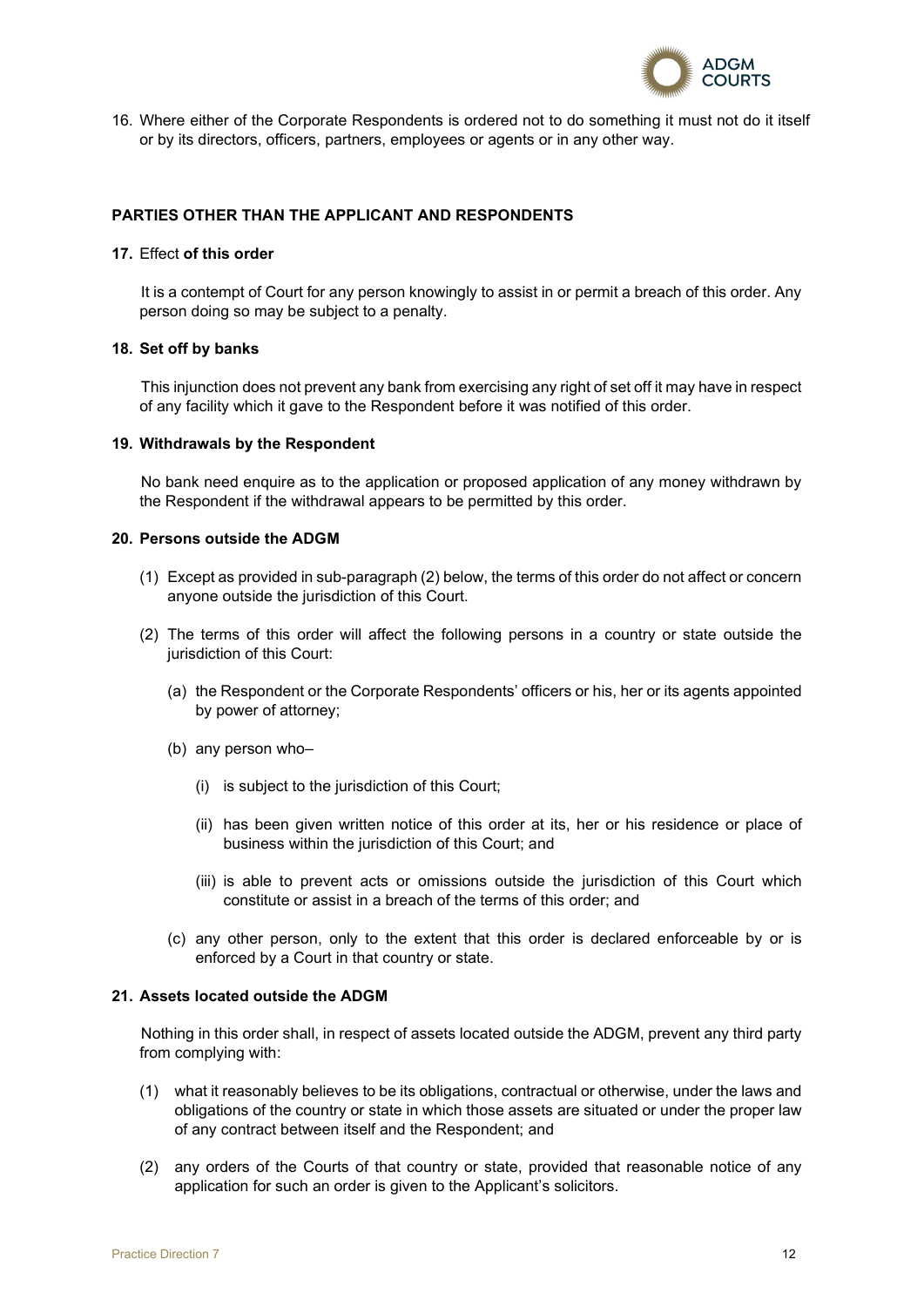

### **COMMUNICATIONS WITH THE COURT**

22. All communications to the Court about this order should be sent to Abu Dhabi Global Market Authorities Building, ADGM Square, Al Maryah Island, PO Box 111999, Abu Dhabi, UAE quoting the case number. The telephone number is T +971 2 333 8976; [registry@adgmcourts.com.](mailto:registry@adgmcourts.com) The offices are open between 8.30am and 4:30pm Sunday to Thursday except public holidays.

### **SCHEDULE A—AFFIDAVITS**

The Applicant relied on the following affidavits—

- (1) First Affidavit of [ ] sworn on [ ].
- (2) First Affidavit of [ ] sworn on [ ].

### **SCHEDULE B—UNDERTAKINGS GIVEN TO THE COURT BY THE APPLICANT**

- (1) If the Court later finds that this order has caused loss to any of the Respondents, and decides that the Respondent should be compensated for that loss, the Applicant will comply with any order the Court may make.
- [(2) The Applicant will on or before ….

(a) cause a written guarantee in a form acceptable to the Court in the sum of [AED …]/[US\$ …] to be issued from a bank with a place of business within the ADGM in respect of any order that the Court may make pursuant to the undertaking in paragraph (1) above/pursuant to the undertakings in paragraph (1) above and paragraph (6) below, and

(b) cause a copy of such guarantee to be served on the Respondents

- (3) By [ ] on [ ] the Applicant shall file and serve on each of the Respondents a claim form claiming the appropriate relief.
- (4) Pursuant to ADGM CPR 65(1) the Applicant shall serve on the Respondents as soon as practicable:
	- (a) this order;
	- (b) the Application including the Affidavits in support set out in Schedule A; and
	- (c) an application notice for continuation of this order
- (5) Anyone notified of this order by the Applicant will be given a copy of it by the Applicant's legal representatives.
- (6) The Applicant will pay the reasonable costs of anyone, other than (i) a Respondent; or (ii) directors, officers, partners, employees or agents of a Respondent, which have been incurred as a result of this order including the costs of finding out whether that person holds any of the Respondent's assets and if the Court later finds that this order has caused such person loss,